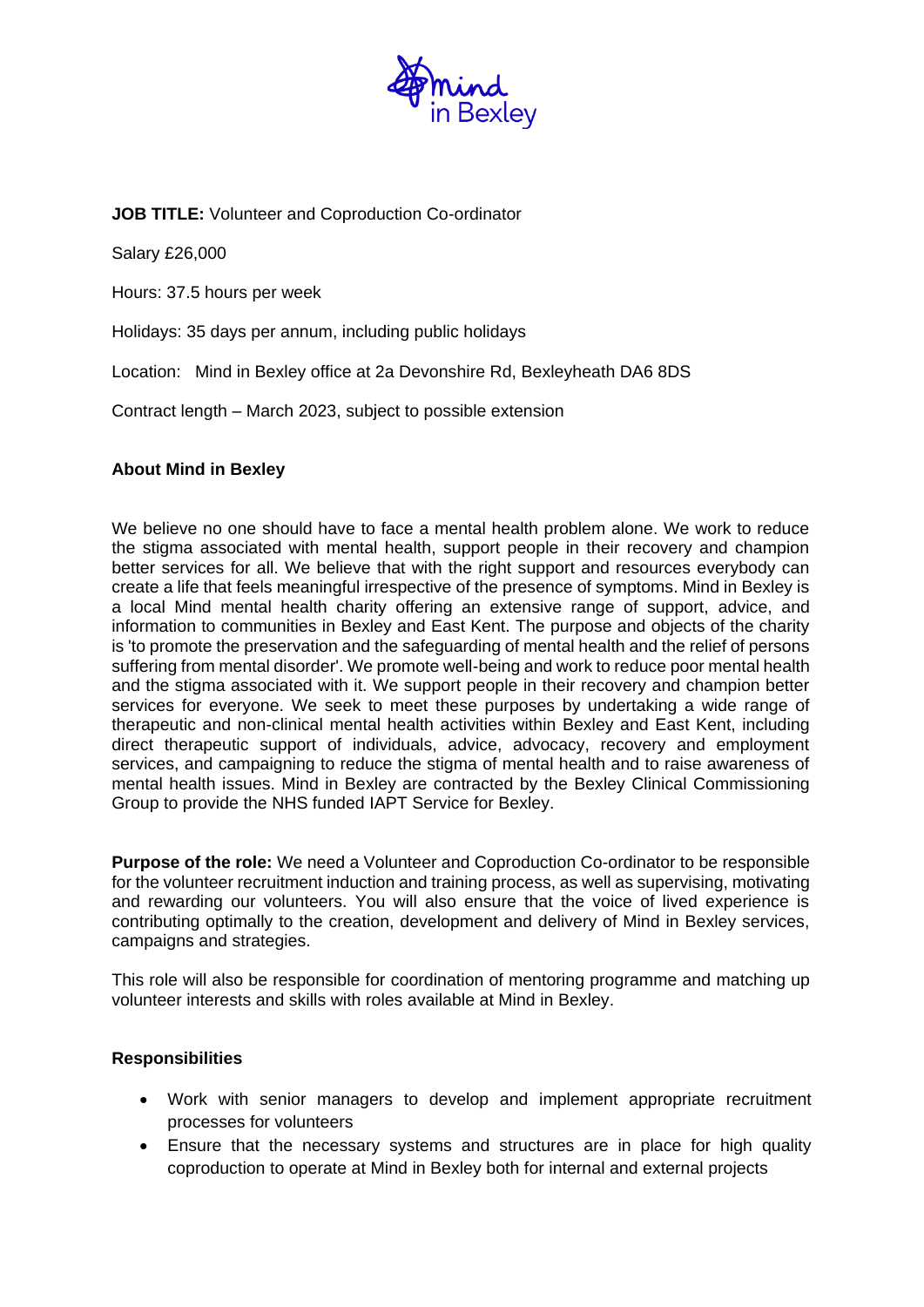

- Support volunteers in their role to ensure they have a positive experience which builds on their strengths and helps them to achieve personal goals, ensuring they are valued and recognised, are given opportunities for learning and development and are supported in their wellbeing
- Develop and lead robust peer mentor programme
- Coordinate promotional activities to ensure a supply of high-quality volunteer applicants to meet the needs of the organisation
- Support the process of promptly carrying out necessary DBS and reference checks, training and induction for appointed volunteers
- Monitor the implementation and quality of coproduction across the organisation, understanding the barriers to high quality coproduction and implementing measures to overcome them
- Support colleagues across Mind in Bexley to understand coproduction principles and to use those principles wherever relevant in their roles, leading to a strong culture of coproduction
- Champion equality and diversity for volunteers, and identify ways to increase representation from minority groups
- Participate in volunteer and lived experience enrolment and awareness events, as appropriate
- Complete risk assessments as required
- Keep up to date volunteer records, ensuring training and volunteer hours
- Deliver and Coordinate training and induction sessions as required
- Liaise with service managers to provide support and feedback to volunteers, to understand their ongoing training and support needs
- Conduct an annual review with all active volunteers as part of the support process, and to understand their volunteering aspirations
- Take responsibility for delivering volunteer reward and recognition activities and events
- Ensure that lived experience coproduction volunteers are kept optimally informed, engaged and enthused about their work and its contribution to Mind in Bexley impact

# **Person Specification**

## *Relevant Experience and Skills*

- 1. Volunteer co-ordination work
- 2. Recruiting, rewarding and retaining volunteers
- 3. Working successfully with volunteers to support the delivery of services to the public
- 4. Delivering successful coproduction projects, with delivery of required outputs in the specified timescale, ideally obtained in a charity environment
- 5. Working with vulnerable groups and providing support to ensure their voices are heard
- 6. Be organised, ensuring the availability of volunteers matches our needs
- 7. Demonstrate excellent inter-personal skills to motivate others to achieve shared goals